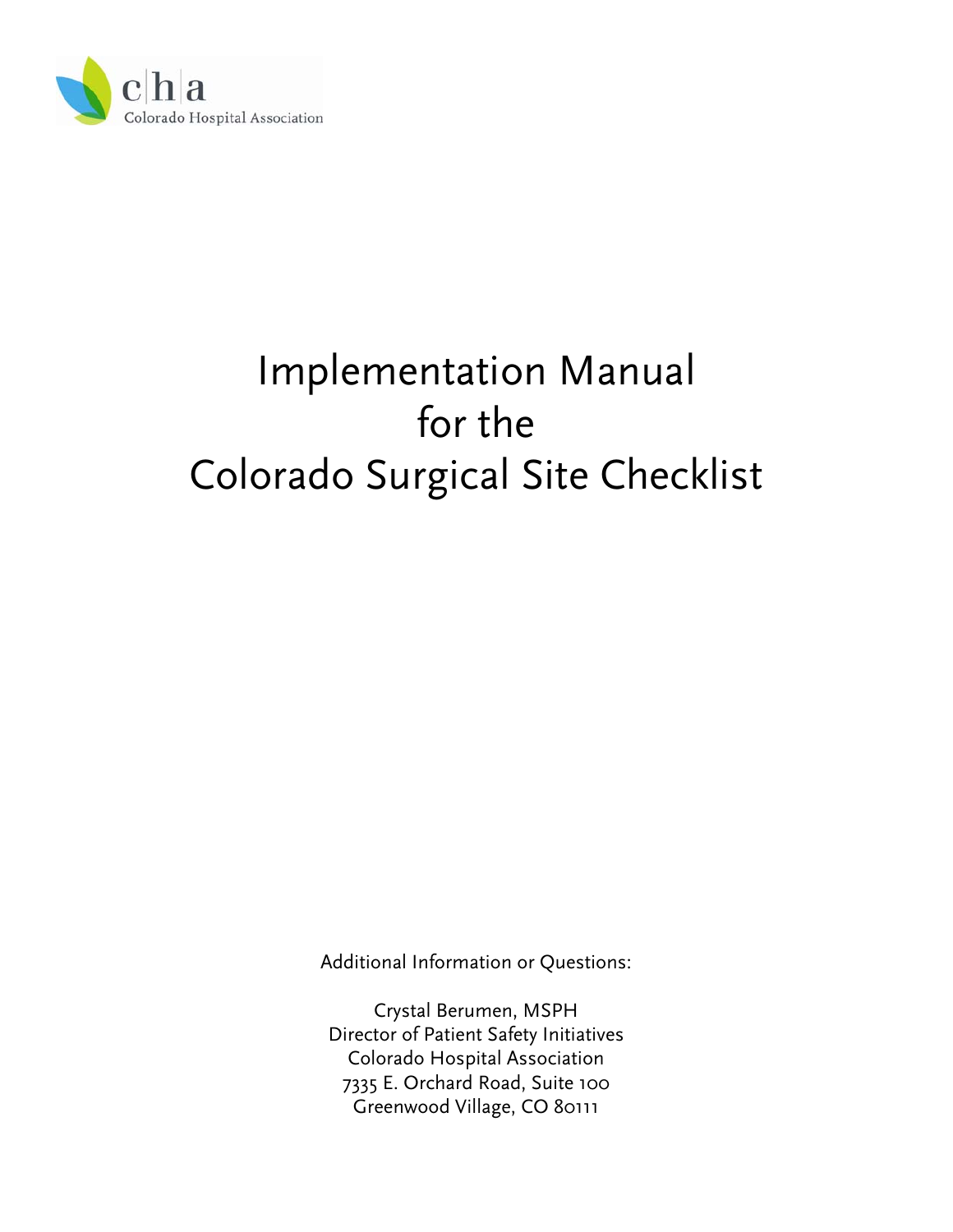# TABLE OF CONTENTS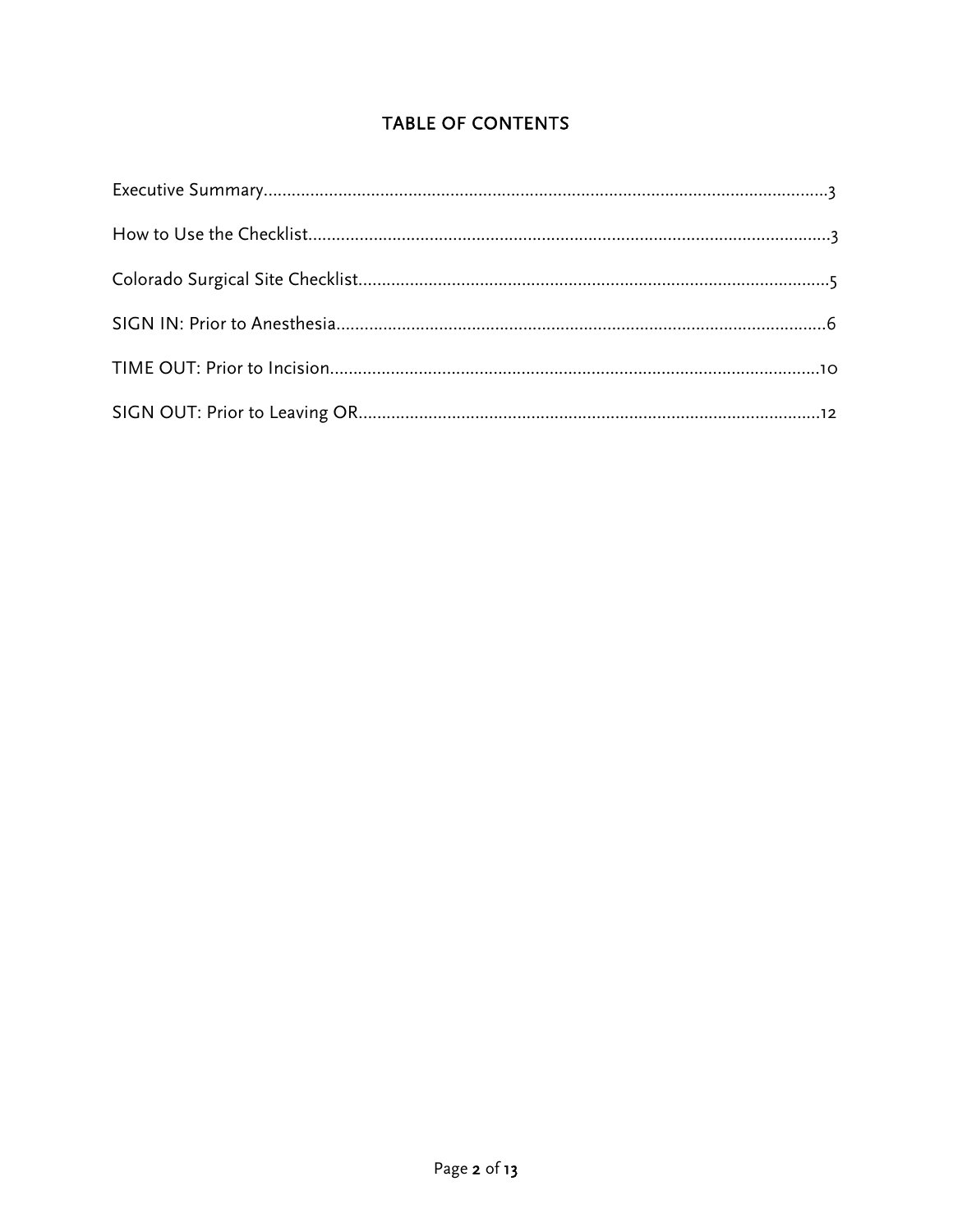#### Executive Summary:

The World Health Organization (WHO) has committed to a Safe Surgery Saves Lives initiative in an effort to reduce the number of surgical deaths across the world. WHO has identified a set of safety checks that could be performed in an operating area in an effort to assist operating teams in reducing the number of preventable deaths during surgery.

The aim of the WHO Surgical Safety Checklist is to reinforce accepted safety practices and foster better communication and team work between clinical disciplines. The checklist is not a regulatory device; it is intended as a tool for use by healthcare providers interested in improving the safety of their operations in the surgical suite.

In early 2009, the Colorado Hospital Association (CHA) in partnership with the Colorado Medical Society (CMS) and COPIC Insurance began work to tailor the WHO Surgical Site Checklist to the specific needs of Colorado hospitals. The modified checklist was created in collaboration with physicians, quality professionals and surgical nurses, and includes additional safety "checks" such as those that are currently required by the Joint Commission.

In July of 2009, CHA's Board of Trustees approved and endorsed the use of the Colorado Surgical Site Checklist in all Colorado hospitals. CMS has also endorsed the Colorado Surgical Site Checklist and will work with their member physicians to promote its use. CHA, CMS and COPIC Insurance will work in a collaborative effort to ensure that the Colorado Surgical Site Checklist is used by surgical teams across the state, educate physicians and hospitals on the importance of its use and promote active participation by all members of the surgical team to ensure all safety checks have been completed prior to surgery.

#### How to Use the Checklist:

In an effort to decrease confusion among hospitals and physicians in Colorado, it is recommended that all hospitals and physicians use the standardized surgical site checklist that was developed for Colorado. Many physicians practice in different hospitals across the state and different checklists that contain different safety checks can cause confusion and decrease active participation by key members of the surgery team. CHA and CMS are encouraging hospitals and physicians to stay consistent with the safety checks that have been selected for the Colorado Surgical Site Checklist.

In order to implement the checklist during surgery, a single person should take responsibility for checking the boxes on the checklist. The designated person can be any healthcare professional participating in the operation. Each healthcare facility should determine in their own policies and procedures who this designated professional should be.

As operating teams become familiar with the steps of the checklist, they can integrate the checks into their familiar work patterns and verbalize their completion of each step without the explicit intervention of the designated professional. Each team should seek to incorporate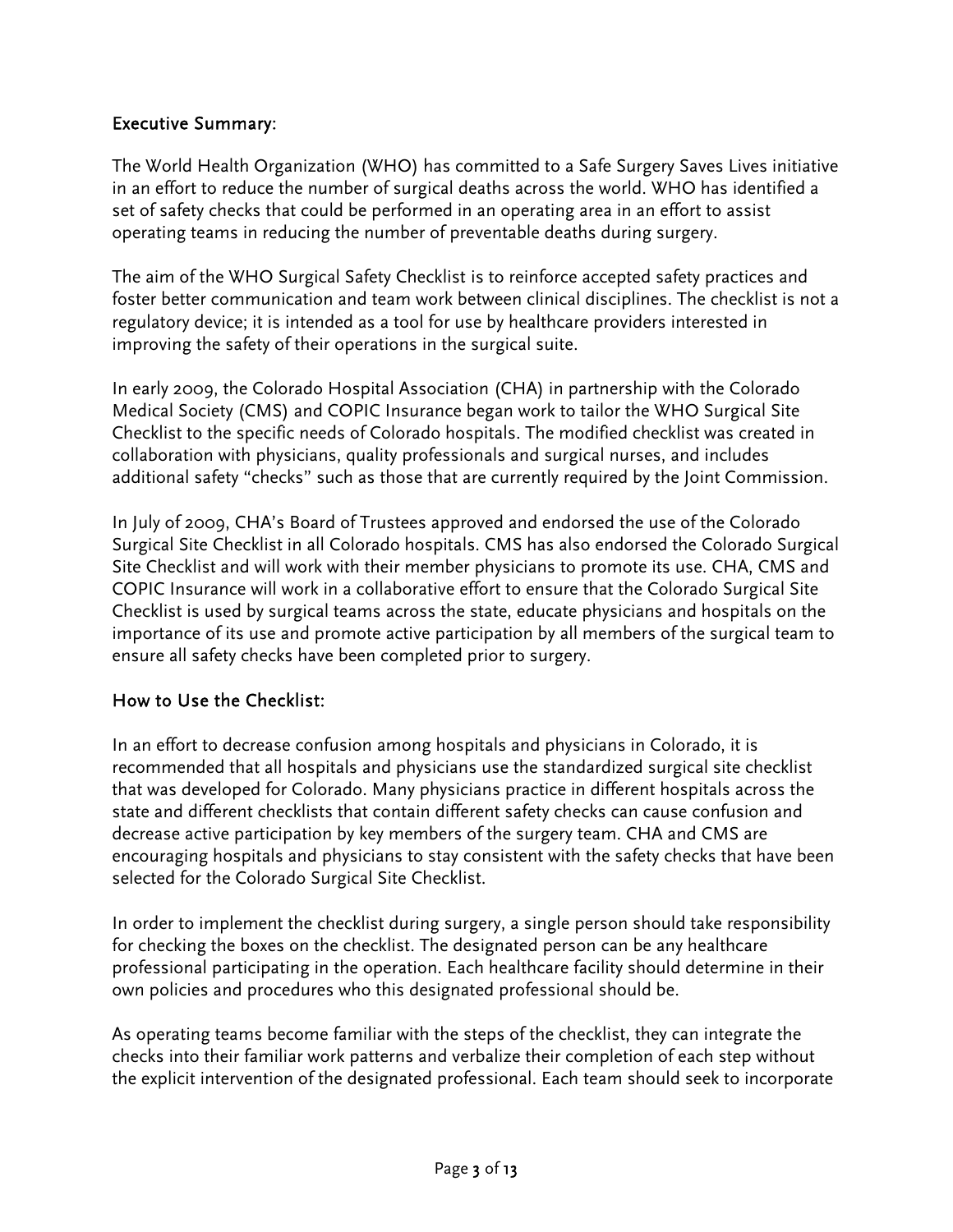use of the checklist into its work with maximum efficiency and minimum disruption, while aiming to accomplish the steps effectively.

The checklist can be used in a variety of formats to suit the needs of each healthcare facility. For example, the checklist can be in an electronic format or made into a dry erase board that is hung in the surgical suite. Use the checklist in a format that suits the organization needs and ensures ease of use so that it becomes part of the routine for performing surgical procedures.

The Colorado implementation plan for the surgical site checklist has been adapted from the first edition of the "Implementation Manual Surgical Site Checklist" created by the World Alliance for Patient Safety which is a component of the World Health Organization. The WHO's implementation plan can be found be assessing the following link: [http://www.who.int/patientsafety/safesurgery/tools\\_resources/SSSL\\_Manual\\_finalJun08.pdf](http://www.who.int/patientsafety/safesurgery/tools_resources/SSSL_Manual_finalJun08.pdf)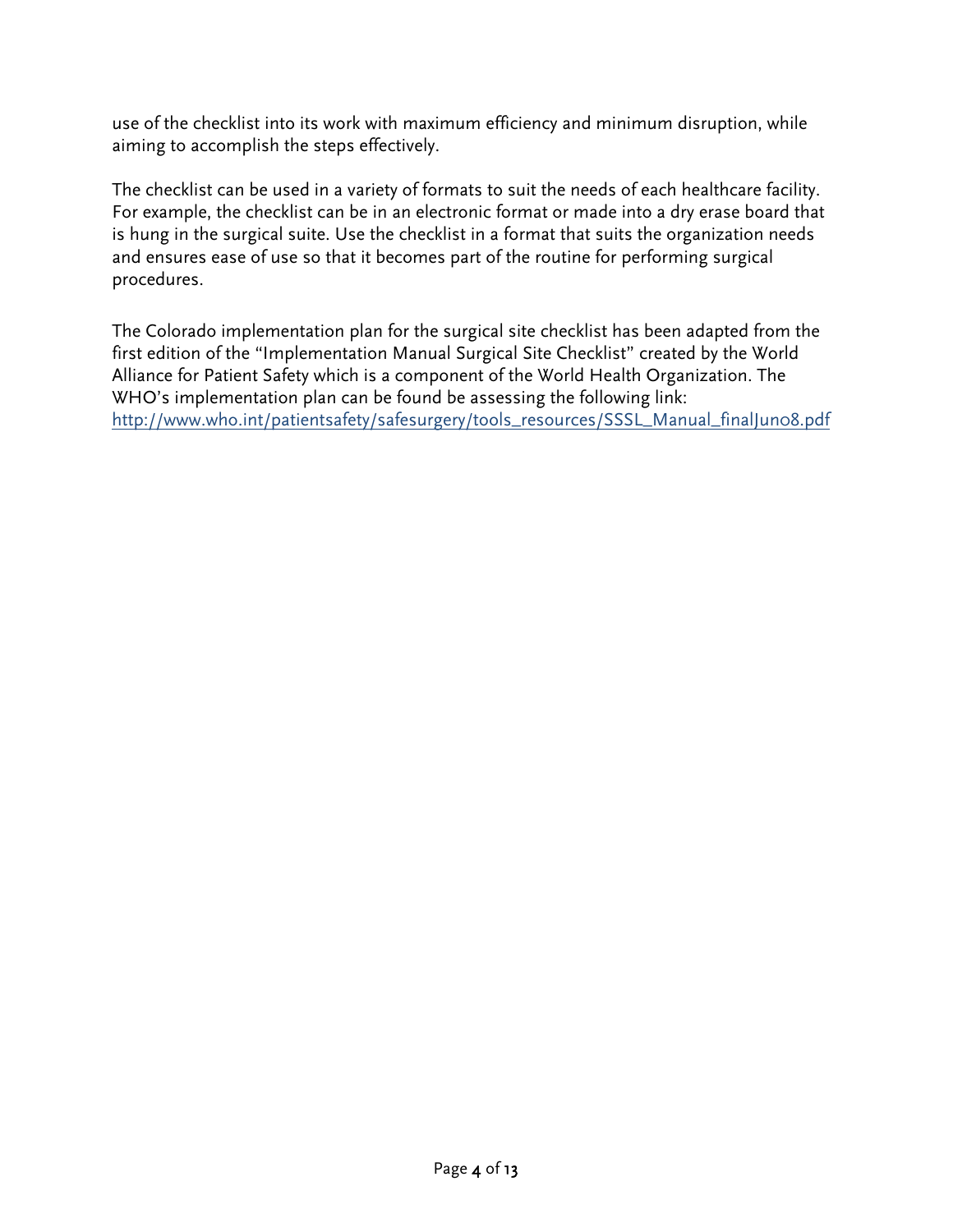# COLORADO SURGICAL SITE CHECKLIST

| Prior to Anesthesia: SIGN IN                                                                                                      |   |             |
|-----------------------------------------------------------------------------------------------------------------------------------|---|-------------|
| Patient has confirmed:<br>Identity (name and DOB)                                                                                 |   | All<br>OU   |
| Site<br>Procedure                                                                                                                 |   | Tea         |
| $\Box$ Consent form is signed by patient                                                                                          |   | Proce<br>Co |
| Site marked $\Box$ NA                                                                                                             |   | Co          |
| H&P is complete and updated<br>П                                                                                                  |   | Co<br>Co    |
| Patient allergies have been reviewed                                                                                              | П | Su          |
| Diagnostic and radiology test results<br>П<br>received                                                                            |   |             |
| $\Box$ Verify essential imaging is displayed<br>and labeled correctly $\Box$<br>NA                                                |   |             |
| $\Box$ Verify antibiotic prophylaxis within 60<br>minutes of incision (120 minutes for<br>vancomycin/ flouroquinolones) $\Box$ NA |   | Ar<br>COI   |
| Does patient require a beta blocker<br>Yes and administered $\square$<br>No                                                       |   | Nι<br>re    |
| Does patient require VTE prophylaxis<br>$\Box$ Yes (boots/anticoagulants ready) $\Box$ NA                                         |   | Ide<br>pa   |
| $\Box$ Identify and obtain special necessary<br>medications, equipment, blood or other<br>products $\Box$ NA                      |   |             |
| Risk of hypothermia assessed                                                                                                      |   |             |
| Verify pre-anesthesia assessment is<br>П<br>complete                                                                              |   |             |
| Verify pulse ox is on patient and<br>$\Box$<br>functioning                                                                        |   |             |

| <b>Prior To Incision: TIME OUT</b>                                                                                     | Pri                                           |
|------------------------------------------------------------------------------------------------------------------------|-----------------------------------------------|
| $\Box$ All team members cease activity for TIME<br><b>OUT</b>                                                          | Nurse ve<br>Name                              |
| Team members introductions if necessary                                                                                | The in<br>coun                                |
| Procedure team reviews and affirms:<br><b>Correct Patient</b><br>Correct site is marked $\Box$ NA<br>Correct procedure | Speci<br>П<br>Addre<br>need<br>Proce<br>П     |
| Correct patient position                                                                                               | revie<br>and r                                |
| Surgeon reviews anticipated events:<br>Critical or potential unexpected steps<br>Duration of procedure                 | <b>Disco</b><br>appli                         |
| Blood loss/blood product availability<br>Need for special implants/equipment                                           | VTE <sub>r</sub>                              |
| Anesthetist reviews any patient safety<br>$\mathsf{L}$<br>concerns                                                     | Surgi<br>**This check                         |
| Nursing Team confirms sterility/indicator<br>results                                                                   | developed by<br>also inclusiv<br>the Surgical |
| Identify special safety precautions based on<br>$\Box$<br>patient history or medication use                            |                                               |
|                                                                                                                        |                                               |

# or to Leaving OR: SIGN OUT

erbally confirms:

- e of procedure was recorded
- nstrument, sponge and needle ts are correct (as applicable)
- men is labeled (name and DOB)
- ess any equipment problems that need to be corrected
- eduralist, anesthetist and nurse w key concerns for patient recovery management
- ontinue prophylactic antibiotics (if cable)
- $\mathsf{prop}$ hylaxis administered  $\Box$  NA
- cal team debriefing if necessary

klist is based on the WHO Surgical Safety Checklist y the World Health Organization. This checklist is e of additional Joint Commission requirements and Care Improvement Project measures\*\*

| RN Signature: ___ |  |
|-------------------|--|
| Date: ____        |  |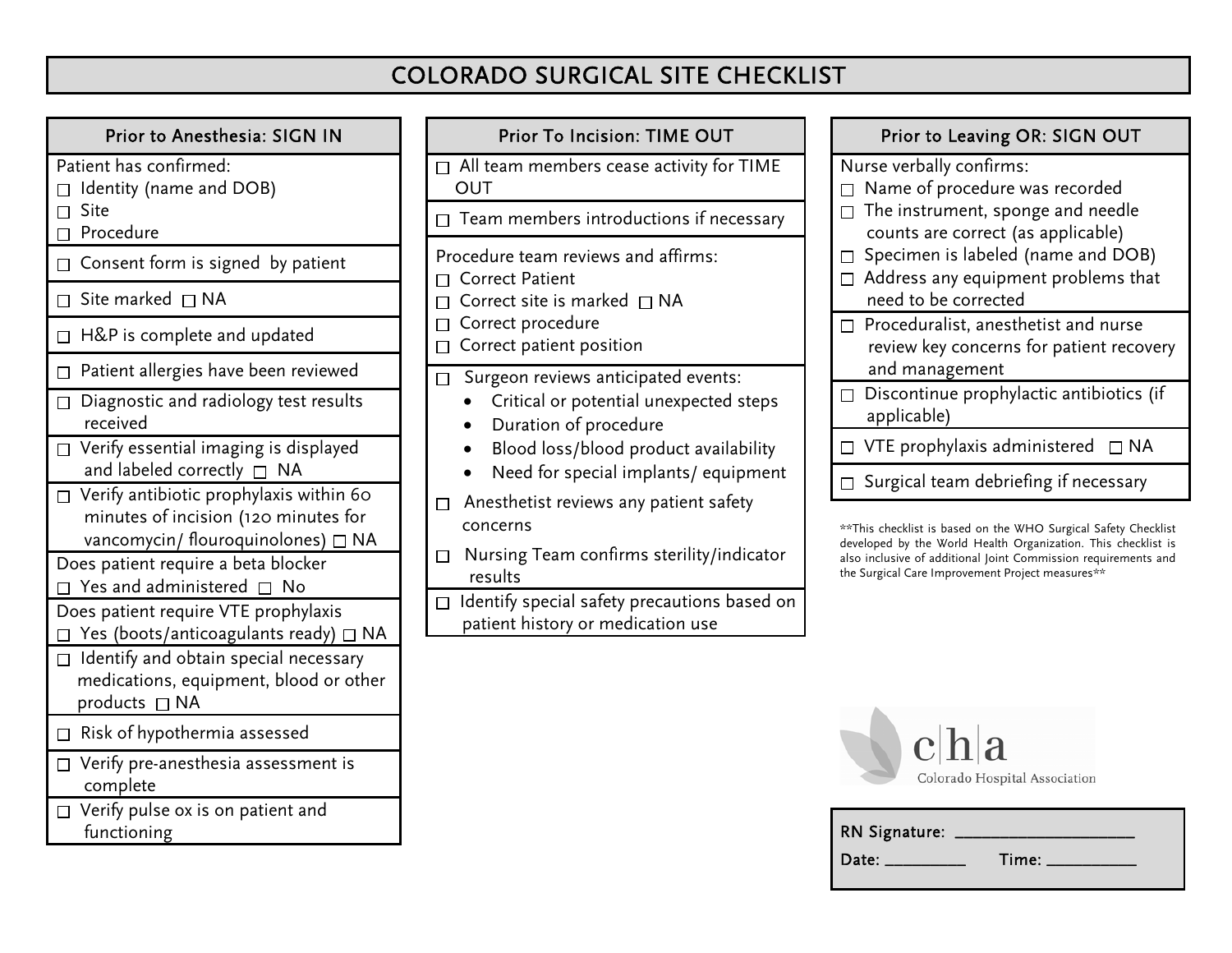#### Prior to Anesthesia: SIGN IN

Nearly all the steps will be checked verbally with the appropriate personnel to ensure that the key actions have been performed. Therefore, during "Sign In" before induction of anesthesia, the person coordinating the checklist will verbally review with the patient (when possible) that his or her identity has been confirmed, that the procedure and site are correct and that consent for surgery has been given. The coordinator will visually confirm that the operative site has been marked (if appropriate) and that a pulse oximeter is on the patient and functioning. The coordinator will also review if the history and physical has been completed and is current, if patient allergies have been reviewed, if diagnostic and radiology test results have been received and if essential imaging is displayed and labeled correctly. The coordinator will also verbally review antibiotic prophylaxis administration, necessity of VTE prophylaxis and beta blocker administration (if applicable) as well as the need for any special necessary medications, equipment or blood products. Risk of hypothermia will be assessed and the coordinator will review whether a full anesthesia safety check has been completed. Ideally the surgeon will be present for "Sign In", as the surgeon may have a clearer idea of anticipated blood loss, allergies, or other complicating patient factors. However, the surgeon's presence is not essential for completing this part of the checklist.

# Patient Has Confirmed Identity, Site and Procedure:

The coordinator verbally confirms with the patient his or her identity (using both their name and date of birth), the type of procedure planned and the site of surgery. This step is essential for ensuring that the team does not operate on the wrong patient or site or perform the wrong procedure. When confirmation by the patient is impossible, such as in the case of children or incapacitated patients, a guardian or family member can assume this role. If a guardian or family member is not available and this step is skipped, such as in an emergency, the box should be left unchecked.

#### Consent Form is Signed by Patient

The coordinator should confirm that consent for surgery has been given and that a consent form has been signed by the patient. If this step is skipped, such as in the event of an emergency, the box should be left unchecked.

#### Site Marked/Not Applicable:

The coordinator should confirm that the surgeon performing the operation has marked the site of surgery (usually with a permanent felt-tip marker) in cases involving laterality (a left or right distinction) or multiple structures or levels (e.g. a particular finger, toe, skin lesion, vertebra, etc.). Site marking for midline structures (e.g. thyroid) or single structures (e.g. spleen) will follow local practice. Some hospitals do not require site marking because of the extreme rarity of wrong-site surgery in these instances. Consistent site marking in all cases does, however, provide a backup check confirming the correct site and procedure.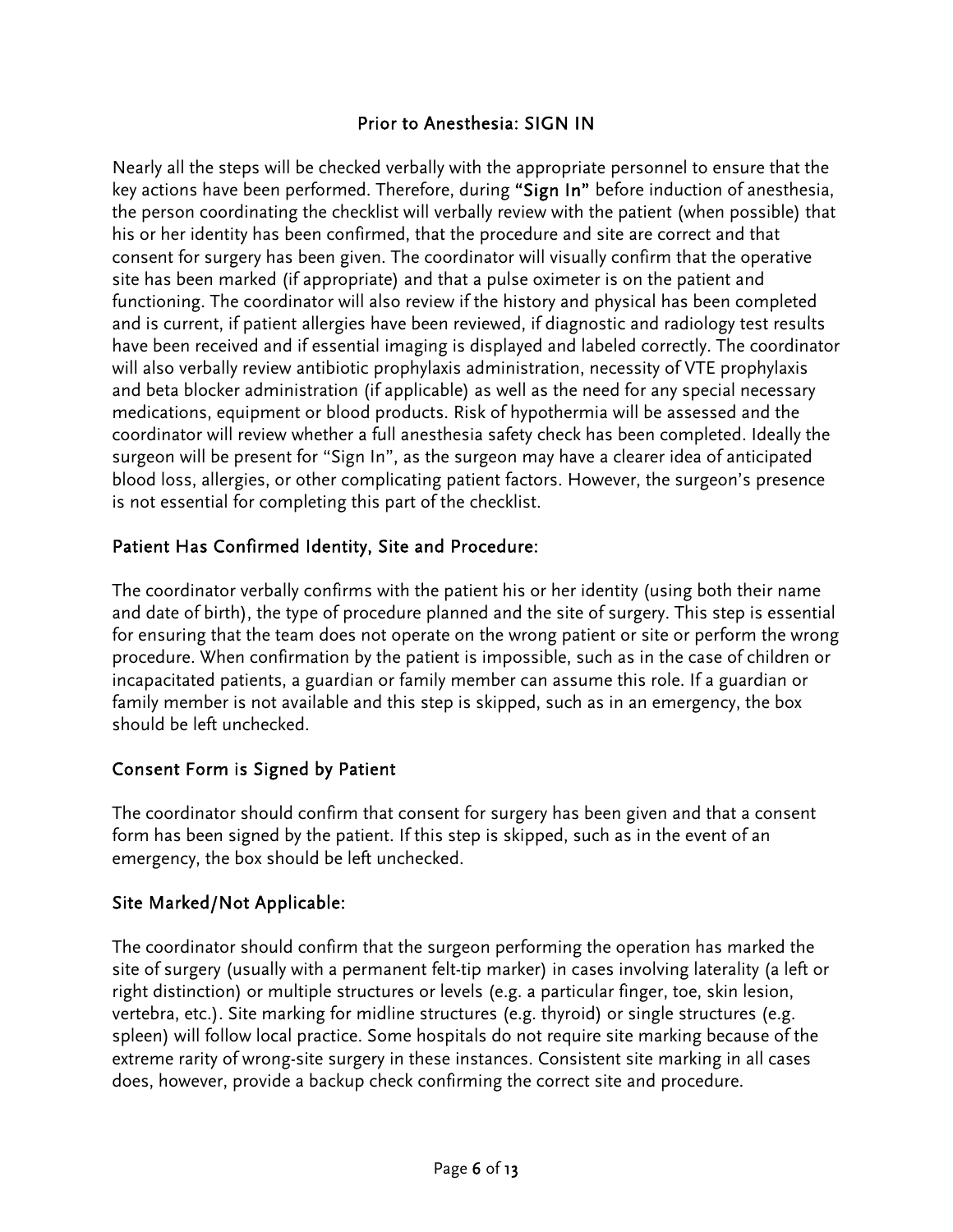# History and Physical is Complete and Updated:

The coordinator should confirm that the patient's history and physical has been completed and is current.

#### Patient Allergies Have Been Reviewed:

The coordinator should review whether the patient has a known allergy and, if so, what it is. This should be done even if he or she knows the answer in order to confirm that the anesthesia professional is aware of any allergies that pose a risk to the patient. If the coordinator knows of an allergy that the anesthesia professional is not aware of, this information should be communicated.

#### Diagnostic and Radiology Test Results Received:

The coordinator should review whether essential diagnostic and radiology test results have been received and are available to the surgical team. If essential test results have not been received, these should be obtained immediately.

# Verify Essential Imaging is Displayed and Labeled Correctly/Not Applicable:

Imaging is critical to ensure proper planning and conduct of many operations, including orthopaedic, spinal and thoracic procedures. The coordinator should confirm whether imaging is needed for the surgical case. If so, the coordinator should verbally confirm that the essential imaging is in the room and prominently displayed for use during the operation. Only then should the box be checked. If imaging is needed but not available, it should be obtained. The surgeon will decide whether to proceed without the imaging if it is necessary but unavailable. If imaging is not necessary, the "not applicable" box should be checked.

#### Verify Antibiotic Prophylaxis Within 60 Minutes of Incision (120 Minutes for Vancomycin/Flouroquinolones):

Despite strong evidence and wide consensus that antibiotic prophylaxis against wound infections is most effective if serum and/or tissue levels of antibiotic are achieved, surgical teams are inconsistent about administering antibiotics within one hour prior to incision. To reduce surgical infection risk, the coordinator should confirm whether prophylactic antibiotics were given during the previous 60 minutes (120 Minutes for Vancomycin/Flouroquinolones). The team member responsible for administering antibiotics (usually the anesthesia professional) should provide verbal confirmation. If prophylactic antibiotics have not been administered, they should be administered immediately, prior to incision. If prophylactic antibiotics have been administered longer than 60 minutes before incision(120 Minutes for Vancomycin/Flouroquinolones), the team should consider re-dosing the patient. If prophylactic antibiotics are not considered appropriate (e.g. cases without a skin incision,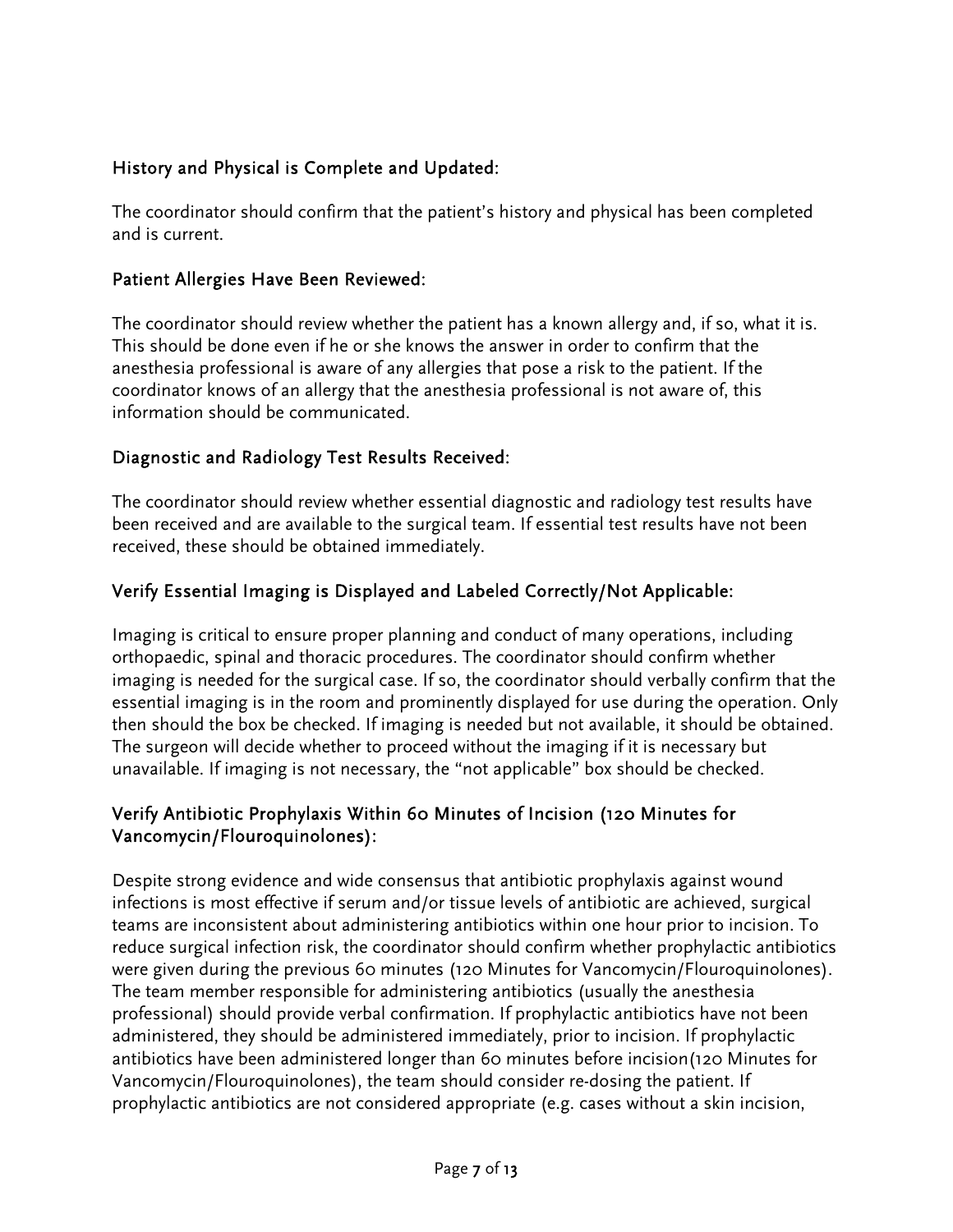contaminated cases in which antibiotics are given for treatment), the "not applicable" box may be checked once the team verbally confirms this.

# Verify Necessity of Beta Blocker Administration:

Patients who were on beta-blocker therapy prior to surgery should be evaluated for the necessity of a beta-blocker during the perioperative period. The perioperative period is defined as 24 hours prior to surgical incision through discharge from post-anesthesia care/recovery area.

# Verify Necessity of VTE Prophylaxis:

Despite the evidence that VTE is one of the most common postoperative complications and prophylaxis is the most effective strategy to reduce morbidity and mortality, it is often underused. The frequency of venous thromboembolism (VTE), that includes deep vein thrombosis and pulmonary embolism, is related to the type and duration of surgery, patient risk factors, duration and extent of postoperative immobilization, and use or nonuse of prophylaxis. Patients should be evaluated for the necessity of VTE prophylaxis prior to anesthesia induction.

# Identify and Obtain Special Necessary Medications, Equipment and Other Products:

This is the opportunity for the surgical team to discuss the necessity of special medication, equipment and/or blood products based on the patient's H&P or pre-surgical assessment. If special materials are required, this is the opportunity for the surgical team to obtain the necessary materials prior to incision.

This is also the opportunity to anticipate any special medication, equipment or blood products that may become necessary if complications arise and to ensure that the essential items are readily available in the event of an emergency.

# Evaluate Hypothermia Risk:

If the surgical procedure will take longer than one hour, the patient is at risk for hypothermia. A patient warmer should be in place and readily available if a planned surgical procedure will take longer than one hour or there is a possibility that complications could occur which would extend the surgical procedure beyond a one hour period.

# Verify Preanesthesia Assessment is Complete:

The coordinator completes this next step by asking the anesthesia professional to verify completion of an anesthesia safety check, understood to be a formal inspection of the anaesthetic equipment, medications and patient's anaesthetic risk before each case.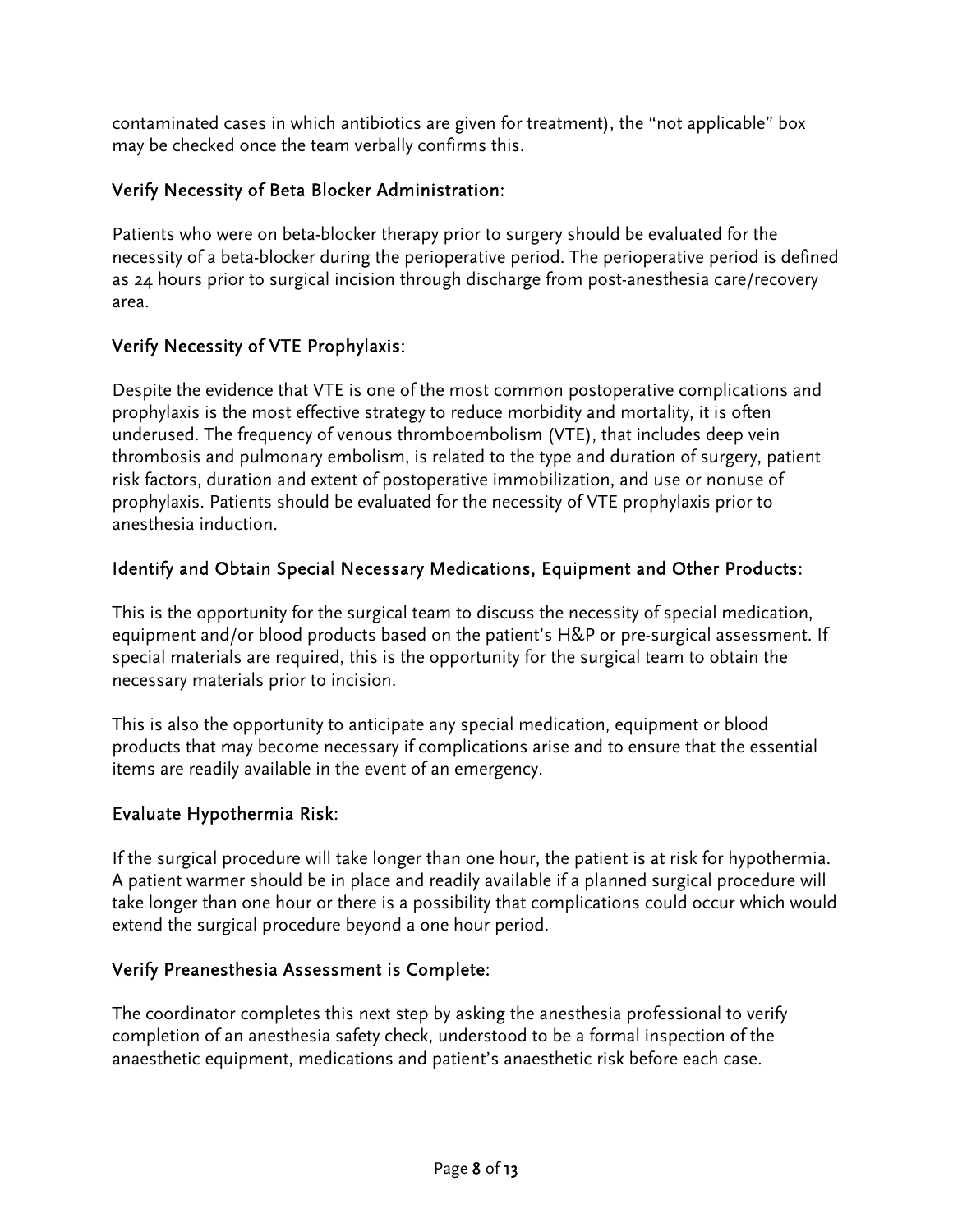#### Verify Pulse Oximeter Placement on Patient and Functionality:

The checklist coordinator confirms that the pulse oximeter has been placed on the patient and is functioning correctly before induction of anesthesia. Ideally, the pulse oximetry reading should be visible to the operating team. An audible system should be used when possible to alert the team to the patient's pulse rate and oxygen saturation. Pulse oximetry has been highly recommended as a necessary component of safe anesthesia care by the World Health Organization.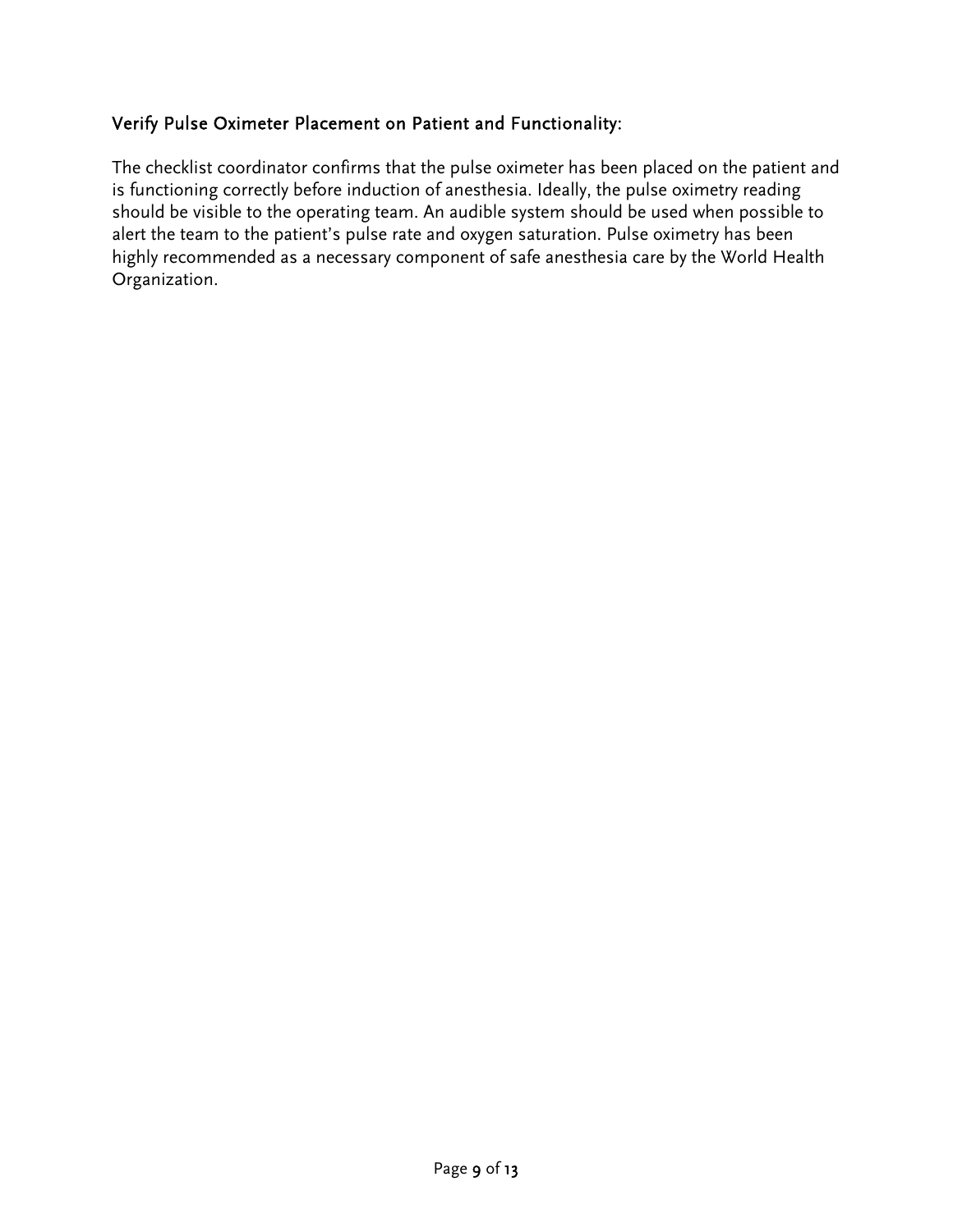#### Prior to Incision: TIME OUT

For "Time Out", each team member will introduce him or herself by name and role if introductions are necessary. The team will cease all activity immediately prior to the skin incision to confirm out loud that they are performing the correct operation on the correct patient and site and then verbally review with one another, in turn, the critical elements of their plans for the operation using the checklist questions for guidance. They will also identify the need for any special safety precautions based on patient's history or medication use.

# All Team Members Cease Activity for Time Out:

During this section of the surgical cite checklist, it is essential that all members of the surgical team cease activities during the *Time Out* section. The rationale for this is that it is essential for the surgical team to pay full attention to the safety checks that are being assessed and speak up if there are any questions or inconsistencies in the information. This is the last opportunity to verify the essential safety checks that are necessary to conduct prior to incision and it is imperative for all members of the surgical team to play an active role during the time out section of the surgical site checklist.

#### Team Member Introductions:

Operating team members may change frequently. Effective management of high risk situations requires that all team members understand who each member is and their roles and capabilities. A simple introduction will achieve this. The coordinator will ask each person in the room to introduce him or herself by name and role. Teams already familiar with each other can confirm that everyone has been introduced, but new members or staff that have rotated into the operating room since the last operation should introduce themselves, including students or other personnel.

#### Procedure Team Reviews and Agrees Upon Correct Patient, Site, Procedure and Position:

This step is the standard *Time Out* or "surgical pause" and meets the standards of many national and international regulatory agencies. Just before the surgeon makes the skin incision, the person coordinating the checklist or another team member will ask everyone in the operating room to stop and verbally confirm the name of the patient, the surgery to be performed, the site of surgery and, where appropriate, the positioning of the patient in order to avoid operating on the wrong patient or the wrong site. This box should not be checked until the anesthesia professional, surgeon and circulating nurse explicitly and individually confirm agreement.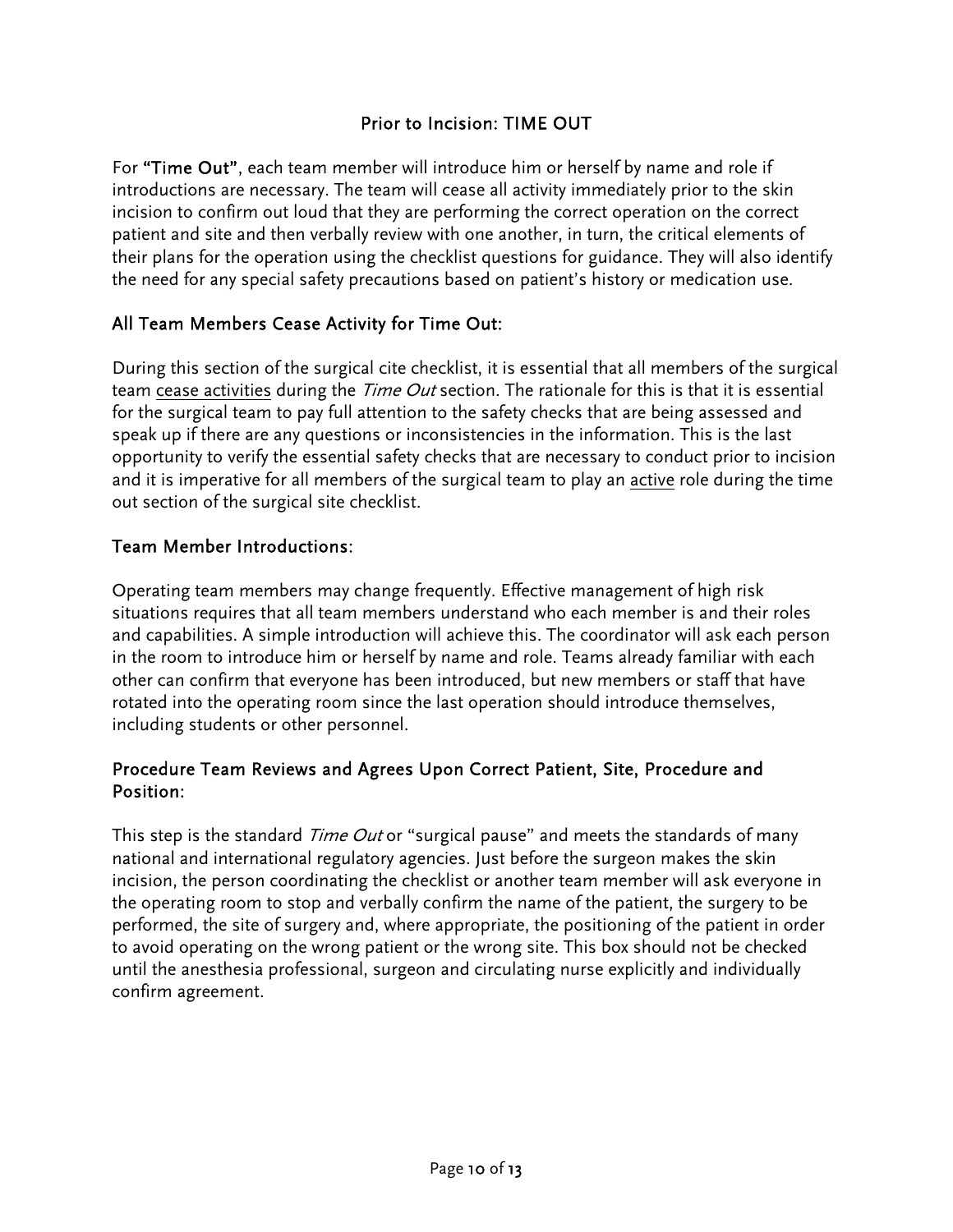#### Review Anticipated Critical Events:

#### • Surgeon

A discussion of "critical or unexpected steps" is intended, at a minimum, to inform all team members of any steps that put the patient at risk for rapid blood loss, injury or other major morbidity. This is also a chance to review steps that might require special equipment, implants or preparations.

#### • Anesthetist

In patients at risk for major blood loss, hemodynamic instability or other major morbidity due to the procedure, a member of the anesthesia team should review out loud the specific plans and concerns for resuscitation—in particular, the intention to use blood products and any complicating patient characteristics or comorbidities (such as cardiac or pulmonary disease, arrhythmias, blood disorders, etc). It is understood that many operations do not entail particularly critical risks or concerns that must be shared with the team. In such cases, the anesthesia professional can simply say, "I have no special concern regarding this case."

#### • Nurse

The scrub nurse or technologist who sets out the equipment for the case should verbally confirm that sterilization was performed and that, for heat-sterilized instruments, a sterility indicator has verified successful sterilization. Any discrepancy between the expected and the actual sterility indicator results should be reported to all team members and addressed before incision. This is also an opportunity to discuss any problems with equipment and other preparations for surgery or any safety concerns the scrub or circulating nurse may have, particularly ones not addressed by the surgeon and anesthesia team. If there are no particular concerns, however, the scrub nurse or technologist can simply say, "Sterility was verified. I have no special concerns."

# Identify Special Safety Procedures Based on Patient History and Medication Use:

This is the opportunity for the entire surgical team to be aware of special safety procedures or precautions that are required during the course of surgery based on the patient's history and/or medication use. Often times this information is captured in the H&P; however it is important for the entire surgical team to be aware of these special circumstances prior to the surgery beginning.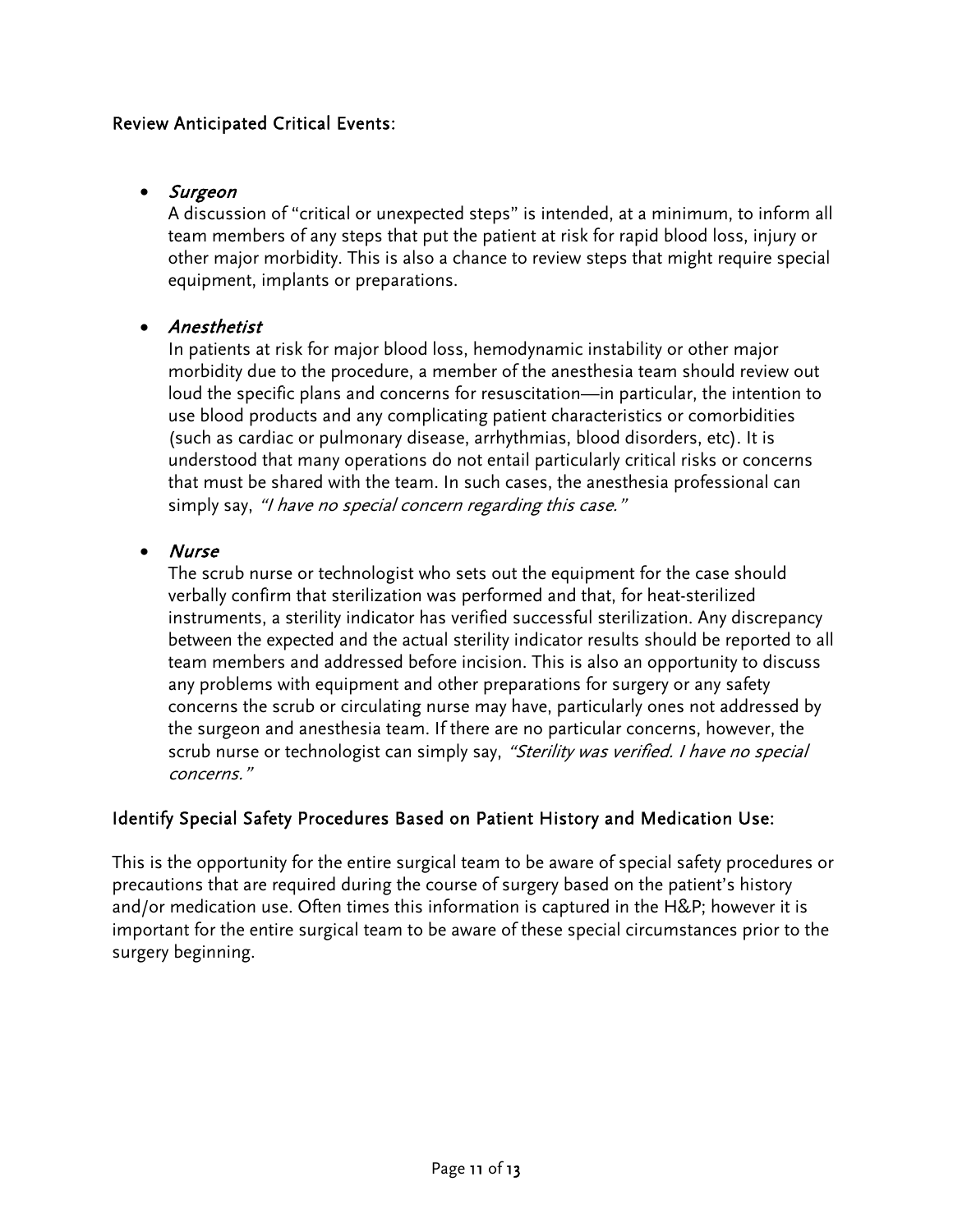#### Prior to Leaving the OR: SIGN OUT

For the "Sign Out", the team will review together the operation that was performed, completion of sponge and instrument counts and the labeling of any surgical specimens obtained. It will also review any equipment malfunctions or issues that need to be addressed. The team will also discuss the need for VTE prophylaxis (if it was decided to delay this step until after completion of surgery) and discontinue prophylactic antibiotics if they were used. Finally, the team will review key plans and concerns regarding postoperative management and recovery before moving the patient from the operating room.

#### Name of Procedure Was Recorded:

Since the procedure may have changed or expanded during the course of an operation, the checklist coordinator should confirm with the surgeon and the team exactly what procedure was done.

#### Instrument, Sponge and Needle Counts Are Correct:

Retained instruments, sponges and needles are uncommon but persistent and potentially calamitous errors. The scrub or circulating nurse should therefore verbally confirm the completeness of final sponge and needle counts. In cases with an open cavity, instrument counts should also be confirmed to be complete. If counts are not appropriately reconciled, the team should be alerted so that appropriate steps can be taken (such as examining the drapes, garbage and wound or, if need be, obtaining radiographic images).

#### Specimen is Labeled:

Incorrect labeling of pathological specimens is potentially disastrous for a patient and has been shown to be a frequent source of laboratory error. The circulator should confirm the correct labeling of any pathological specimen obtained during the procedure by reading out loud the patient's name, the specimen description and any orienting marks.

The specimen should be labeled with the patient's name and date of birth.

#### Address Any Equipment Problems That Need to Be Corrected:

Equipment problems are universal in operating rooms. Accurately identifying the sources of failure and instruments or equipment that have malfunctioned is important in preventing devices from being recycled back into the room before the problem has been addressed. The coordinator should ensure that equipment problems arising during a case are identified by the team.